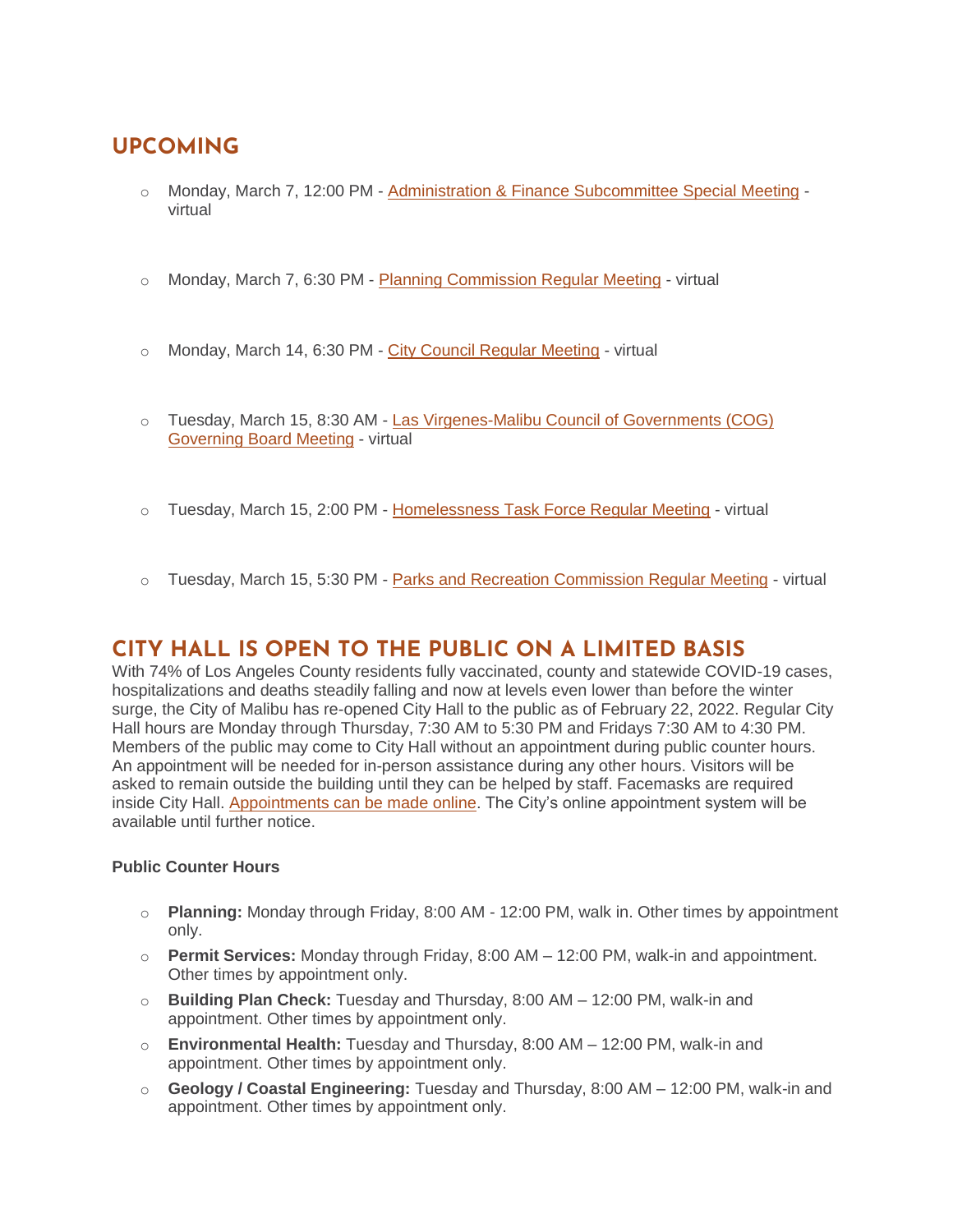o **Public Works:** Tuesdays and Thursdays, 8:00 AM – 12:00 PM, walk-in. Other times by appointment only.

#### **To make virtual appointments with City staff and Departments, please call or email:**

- o Building Safety Department (including Environmental Health, Coastal Engineering and Geotechnical Engineering): Call 310-456-2489, ext. 390. Email [mbuilding@malibucity.org.](mailto:mbuilding@malibucity.org)
- $\circ$  Planning Department: Call 310-456-2489, ext. 485. Email [mplanning@malibucity.org.](mailto:mplanning@malibucity.org)
- o Public Works Department: Call 310-456-2489, ext. 391 . Email [mpublicworks@malibucity.org.](mailto:mpublicworks@malibucity.org)
- o All other City business: 310-456-2489, ext. 392. Email [info@malibucity.org.](mailto:info@malibucity.org)

All Brown Act public meetings including City Council and Commissions will continue virtually as scheduled. The Senior Center is closed, but Senior Center staff are available to assist any seniors in the community that need help and the Dial-A-Ride program will continue to operate. For assistance, call the Senior Center at 310-456-2489, ext. 357.

#### **(NEW) MALIBU REBUILDS - STATISTICS**

Staff continues to work with homeowners to rebuild. Here are the current Woolsey Fire rebuild statistics. See [continuously](https://malibupermits.ci.malibu.ca.us/WoolseyRebuildStats.aspx?returnId=901) updated statistics on the Rebuild Portal.

- o Single Family Dwellings building permits issued 225
- $\circ$  Single Family Dwellings complete 70
- o Multifamily building permits issued 18 units
- o Multifamily building units complete- 12 units

## **MALIBU REBUILDS - PLANNING CONSULTATIONS AND REBUILD RESOURCES**

The Fire Rebuild team is available Monday through Friday at City Hall for complimentary oneon-one consultations about any fire rebuild project. Contact Aakash Shah at [ashah@malibucity.org](mailto:ashah@malibucity.org) to set an appointment for a meeting by phone or online. For ideas about how to get started with your project, as well as numerous handouts, forms and resources, visit the [Rebuild](https://www.malibucity.org/901/Malibu-Rebuilds) [webpage.](https://www.malibucity.org/901/Malibu-Rebuilds)

## **(NEW) COVID-19 RESPONSE UPDATE**

City staff continues to monitor and respond to the pandemic by participating in regular briefings and conference calls with partner agencies and issuing alerts and notifications regarding changes to the situation. On February 15, Los Angeles County Department of Public Health (LADPH) confirmed 102 new deaths and 3,348 new cases. Other key updates from [the County's COVID-19 Dashboard](http://publichealth.lacounty.gov/media/coronavirus/data/index.htm) as of February 15, 2022 include the following:

- $\circ$  1,996 confirmed positive cases and 13 deaths in the City of Malibu to date
- o 2,769,372 confirmed cases and 30,081 deaths in LA County to date
- $\circ$  1,835 current hospitalizations in LA County, a decrease of 1,875 since January 31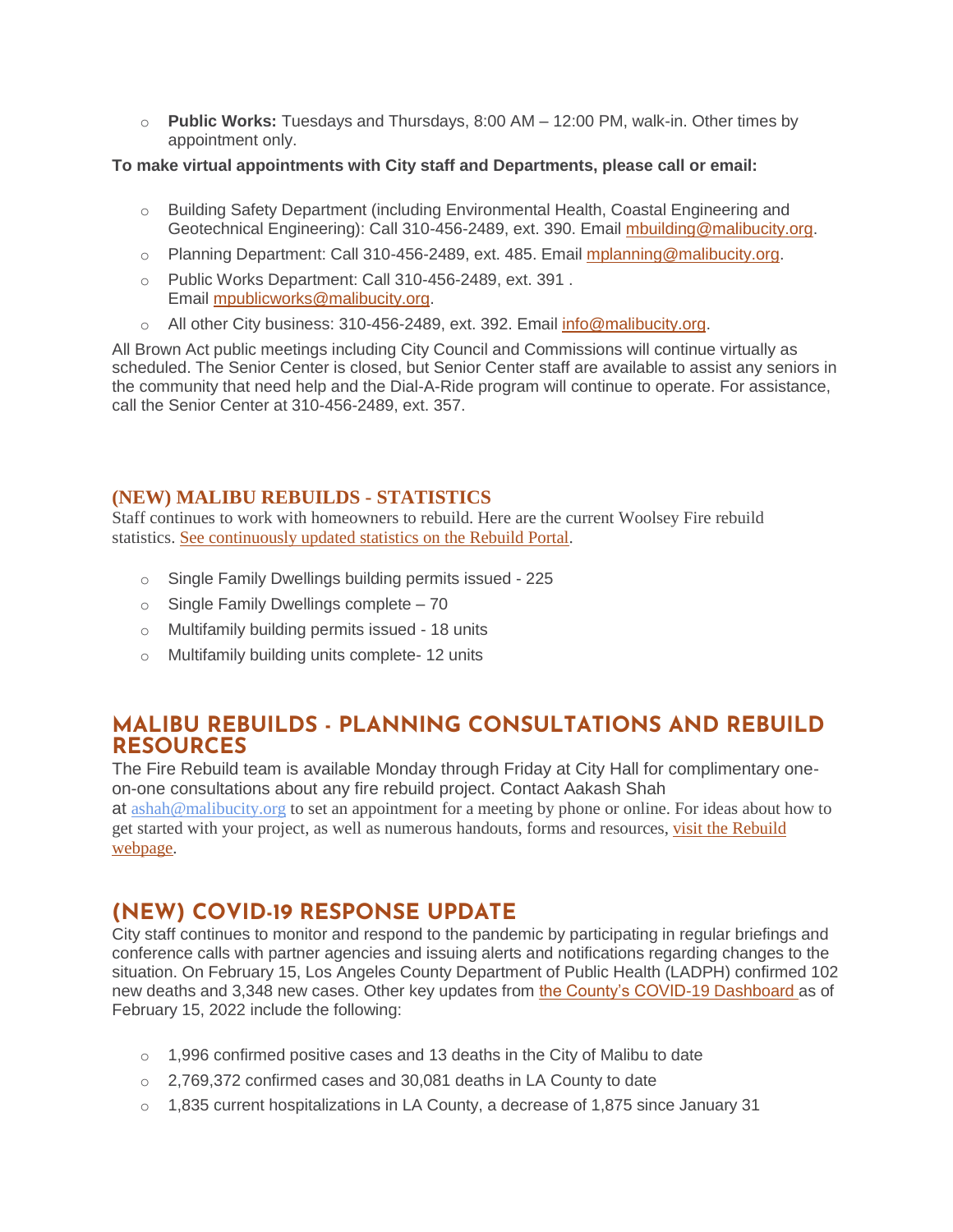## **(NEW) NEIGHBORHOD GROUPS CAN MEET WITH THE PUBLIC SAFETY STAFF TO DISCUSS PUBLIC SAFETY ISSUES**

Malibu neighborhood groups and community-based organizations are invited to schedule virtual meetings with members of the City's Public Safety Team. Any organization or neighborhood group that is working on, or concerned about, neighborhood crime and safety, wildfire or earthquake preparedness, or any public safety matter can schedule a virtual meeting with the Public Safety staff to get information and discuss options for addressing problems. Meeting in small groups offers the opportunity for more thorough discussions, dialogue and understanding. When COVID-19 restrictions ease, the Public Safety staff will also be available for in-person community meetings. Depending on the issue that a community group would like to have addressed, staff will try to arrange for additional subject matter experts to participate. To schedule a meeting or for more information, call Public Safety Manager Susan Dueñas at 310-456-2489, ext. 313 or email [sduenas@malibucity.org.](mailto:sduenas@malibucity.org)

#### **(NEW) HEAR ABOUT AND GIVE YOUR INPUT ON A PROPOSAL FOR A DAY-USE IMPOUND TOW YARD ON CITY LOT AT HEATHERCLIFF AND PCH**

Community members are invited to learn about and give their input on a proposal for a temporary day-use impound yard at the City's vacant lot at Heathercliff Road and Pacific Coast Highway. On March 2, the Public Safety Commission approved the proposal and sent the item on to the Planning Commission for discussion about amending the City's Temporary Use Permit Ordinance to allow the use for more than two weeks at a time. Video of the proposal and the staff report [are available on](https://malibucity.primegov.com/Portal/Meeting?compiledMeetingDocumentFileId=2431)  [the website.](https://malibucity.primegov.com/Portal/Meeting?compiledMeetingDocumentFileId=2431) City staff is working on finding more location options and the City is seeking community input on the locations. A day-use impound yard in Malibu would allow LA County Sheriff's Department (LASD) - approved tow operators to store towed vehicles temporarily until they are claimed by their owners or transferred to their regular impound yards in Thousand Oaks. Not having to make a round trip to Thousands Oaks for every vehicle would greatly increase the number of illegally parked vehicles that could be towed away in Malibu. The Planning Commission and City Council will discuss the matter in upcoming meetings and the public will have opportunities to comment. Written comments can be sent at any time to Public Safety Manager Susan Dueñas at [sduenas@malibucity.org.](mailto:sduenas@malibucity.org)

## **SCHEDULE YOUR HOME WILDFIRE HARDENING ASSESSMENT**

The City continues to offer its no-cost Home Ignition Zone Assessment Program for homeowners. The Fire Liaisons will visit your home and give you a checklist of simple, often inexpensive steps you can take to harden your home against flying embers, a major cause of homes igniting during winddriven wildfires like the Woolsey Fire. To schedule an appointment or for help with wildfire preparedness, email [Firesafety@malibucity.org](mailto:Firesafety@malibucity.org) or call 310-456-2489, ext. 387 or visit the Fire Safety [webpage.](https://www.malibucity.org/firesafety)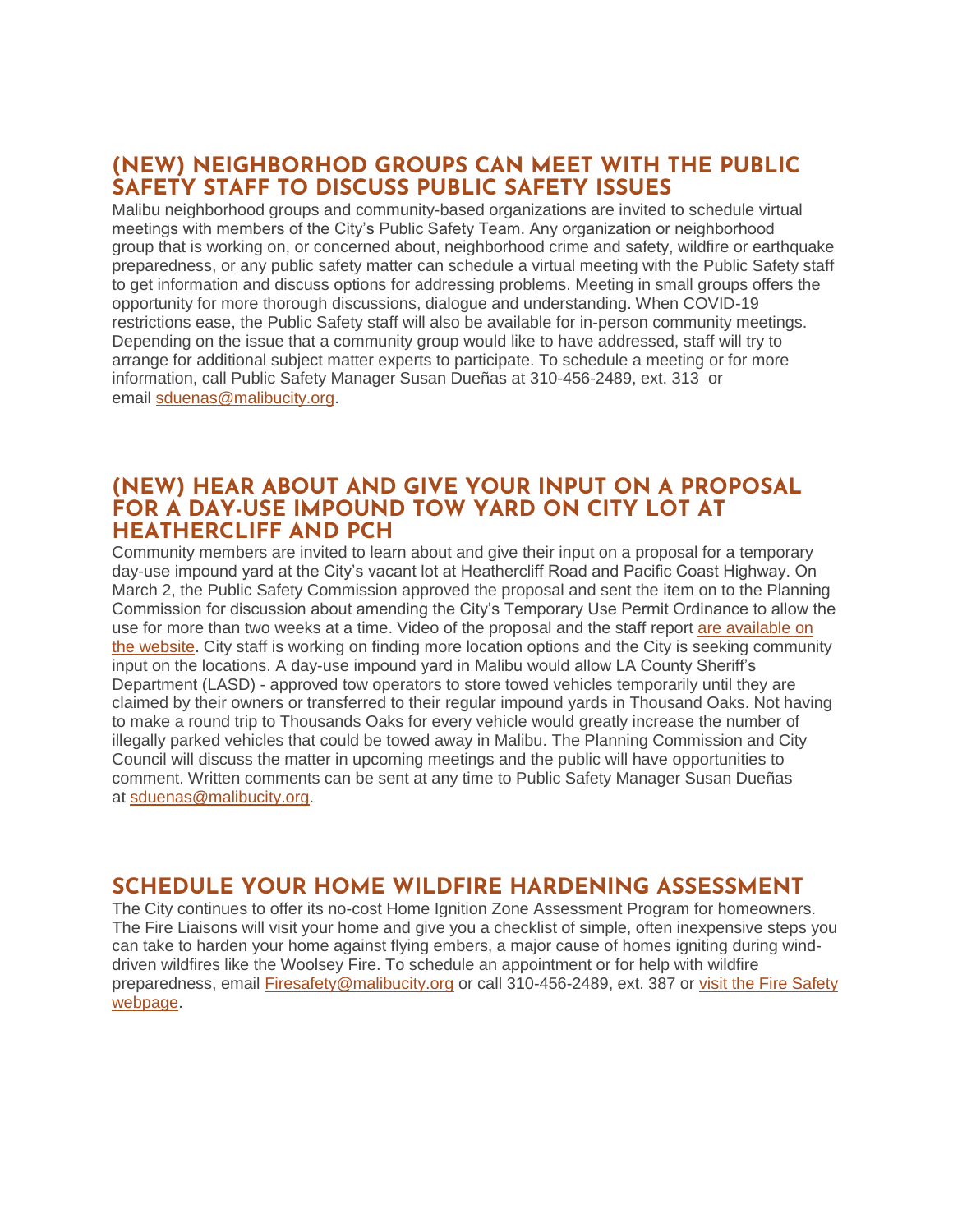#### **DARK SKY ORDINANCE DEADLINES EXTENDED, CITY CONDUCTING OUTREACH TO HELP BUSINESSES AND HOMEOWNERS COMPLY**

The City Council on January 10, 2022 extended the deadlines for commercial, residential, and institutional zoning districts to comply with the City's Dark Sky Ordinance to October 15, 2022. The extension is in response to concerns about non-compliance and community feedback requesting more time and information about the requirements. The Dark Sky Ordinance is meant to reduce light pollution to protect Malibu's wildlife, habitats and quality of life. The compliance period for gas stations remains October 15, 2019. On February 14, the City issued a Request for Proposals for consulting services to assist with public outreach and implementation of the Dark Sky Ordinance, including workshops, with dates to be announced. On February 28, staff updated the City Council on the public outreach, the status of the lighting expert consultant, and enforcement and compliance to date. [The video and staff report from the February 28 update to Council are available to view on the](https://malibucity.primegov.com/Portal/Meeting?compiledMeetingDocumentFileId=2419)  [website.](https://malibucity.primegov.com/Portal/Meeting?compiledMeetingDocumentFileId=2419) (Dark Sky item begins at 2:21:45). City staff is ready to assist anyone who needs information or guidance by phone or email at [TEaton@malibucity.org](mailto:TEaton@malibucity.org) or 310-456-2489, ext. 273. For more information about the Dark Sky Ordinance, including planning applications, Dark Sky requirements by zoning district, outdoor lighting basics, meetings and contact information, and to sign up for Dark Sky Ordinance e-notifications, [visit the webpage.](https://www.malibucity.org/darksky)

## **ACCESSORY DWELLING UNITS ORDINANCE HEARING MARCH 7**

On January 18, the Planning Commission postponed the City's Accessory Dwelling Unit (ADU) draft ordinance hearing to Monday, March 7 due to the high volume of items on the agenda, including Woolsey Fire rebuild deadline extensions and other projects. In addition, on January 21, the California Coastal Commission [issued two memorandums](https://malibucity.org/Admin/DocumentCenter/Document/View/29411/Combined-CCC-Memos_January-2022) which affect the draft ordinance. City staff will address these comments in the March 7 Commission staff report. Community members are invited to attend, watch and give public comment. The State has identified ADUs as an important tool to create more affordable housing amidst the California's housing crisis, and has passed several laws to make it easier to build ADUs. The City is preparing an ordinance to be consistent with State laws, and to ensure the regulations reflect Malibu's needs and characteristics. The staff report, viewing and commenting instructions will be posted prior to the meeting [on the website.](http://www.malibucity.org/virtualmeeting) For more information about the City's ADU regulations [visit the webpage.](https://www.malibucity.org/adu)

## **MALIBU INN MOTEL PROJECT HEARING APRIL 4**

The Planning Commission will hold a public hearing on April 4 on the Malibu Inn Motel project environmental document and project entitlements. The hearing was continued on January 11 to allow time for staff to contact the Regional Water Quality Control Board for clarification on whether the proposed project continues to be exempt [pursuant to Table 4-zz.](https://malibucity.org/DocumentCenter/View/29241/Table4-zzResolutionR14-003) Previous meeting materials and more information about the project are available [on the webpage.](https://www.malibucity.org/810/Malibu-Inn-Motel)

# **(NEW) SPECIAL EVENTS REPORT**

There are currently permitted events on March 26, and every Sunday for parking for the Farmer's Market. The City of Malibu Planning Department posts a [weekly report of approved event permits on](https://www.malibucity.org/DocumentCenter/View/24661/Permitted-Events)  [the website.](https://www.malibucity.org/DocumentCenter/View/24661/Permitted-Events) In order for members of the public to be informed of pending event permit applications and to provide an additional opportunity for public input, the City has changed the Event Permit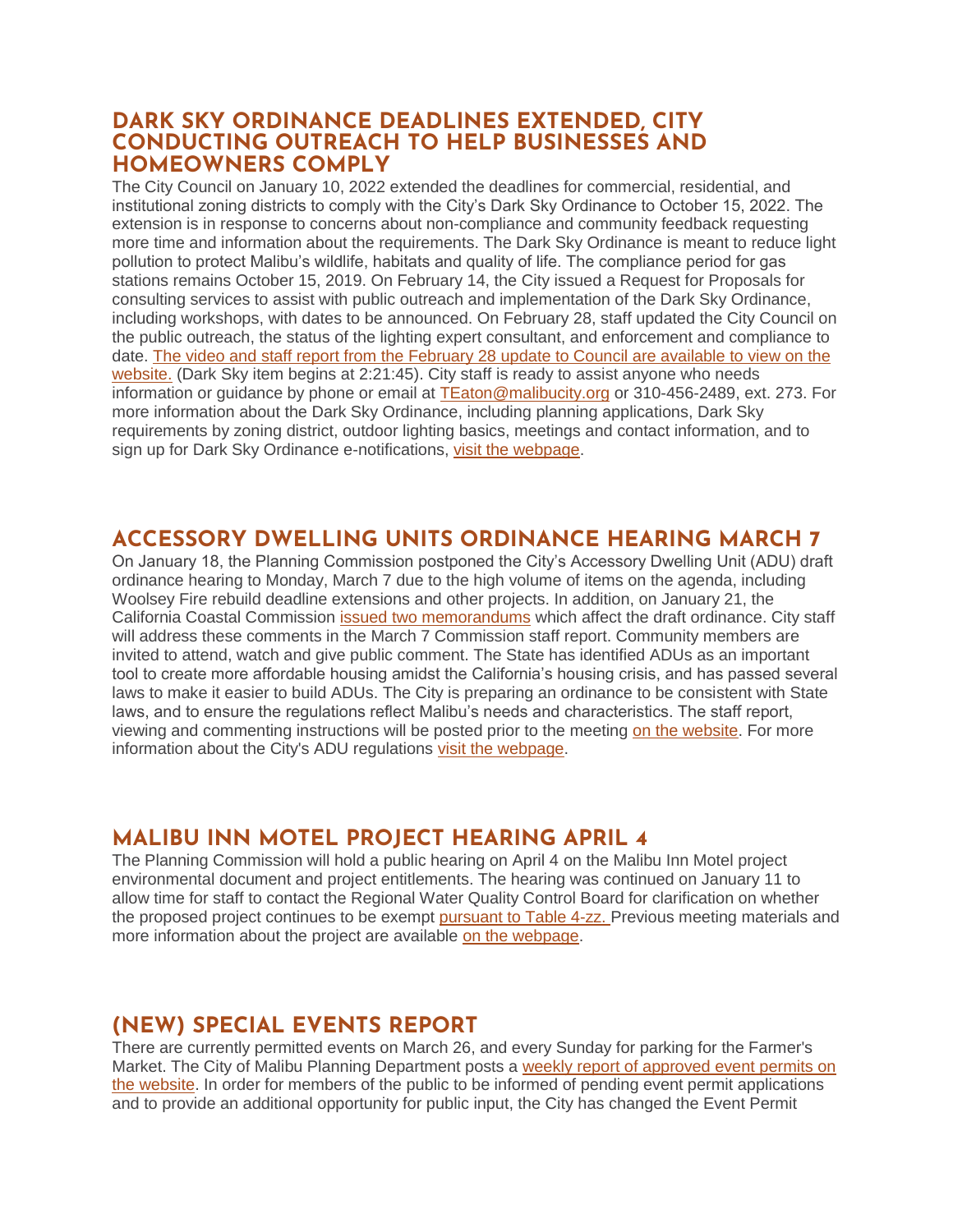Report format to include all event permit applications deemed complete for review for consistency and compliance with the requirements of the Malibu Municipal Code and the Planning Director's action on each application. The updated Event Permit Report has been posted to the City's website. To sign up to receive an email or text message when an updated Event Permit Report is posted, visit [the e-notifications page](https://www.malibucity.org/news) (scroll down to the "Special Event Permit Report" category).

## **(NEW) SCE OFFERS RESOURCES TO HELP RESIDENTS DURING POWER OUTAGES & DISASTERS**

Southern California Edison's (SCE) Customer Resources & Support webpage provides information on programs and rebates to help customers prepare for emergencies, such as earthquakes, wildfires or outages, including Public Safety Power Shutoff (PSPS) events and unplanned power outages. PSPS events occur when weather conditions create a high risk for a wildfire, and SCE temporarily shuts off power to certain areas to prevent their equipment from starting a fire. The rebates apply to solar power generation, portable backup batteries for medical devices, backup generators, and more, with special consideration for Medical Baseline customers. [Learn more on the SCE webpage.](https://www.sce.com/wildfire/customer-resources-and-support)

#### **FREE SPRINKLER TIMER AND INSTALLATION THROUGH MALIBU SMART WATER CONSERVATION PROGRAM**

Malibu residents may be eligible for a free smart sprinkler timer and installation as part of the Malibu Smart water conservation program, a joint effort of the City of Malibu, Los Angeles County Waterworks, and West Basin Municipal Water District. These timers, valued at \$200, make it easy to control your sprinklers from your smart phone and automatically adjust water levels based on the weather conditions to reduce water waste. Malibu Smart also offers free installation, valued at \$300. The timers are available for a limited time on a first-come, first-served basis. [Sign up on the](https://1num06zo47s.typeform.com/to/TA28QGIC)  [webpage.](https://1num06zo47s.typeform.com/to/TA28QGIC)

## **FREE WATER-SAVING DEVICES AND \$500 REBATES FOR WATER-EFFICIENT LAUNDRY MACHINES**

West Basin Municipal Water District is offering qualified Malibu residents free indoor water-saving device kits as part of its Change & Save program, which aims to inspire residents to save water and money by upgrading to high-efficiency indoor water fixtures. Kits will be sent by mail to your home in two to four weeks. The program also offers a rebate of up to \$500 for the purchase of a qualifying high-efficiency clothes washer. For more information and to sign up, [visit the West Basin website.](https://www.westbasin.org/conservation/conservation-programs/change-and-save/)

## **YOUTH COMMISSION RECRUITMENT**

Applications for the 2022-2023 Harry Barovsky Memorial Youth Commission are now available [on](https://www.malibucity.org/178/Harry-Barovsky-Memorial-Youth-Commission)  [the Youth Commission webpage.](https://www.malibucity.org/178/Harry-Barovsky-Memorial-Youth-Commission) The application period is open through 4:00 PM on Friday, March 25, for youth in grades 7 through 12 who reside or go to school within City limits during the 2022- 2023 academic school year. The Commission makes recommendations to the City Council on City programs and projects that serve young people. For more information, e-mail Recreation Manager Kate Gallo at [kgallo@malibucity.org.](mailto:kgallo@malibucity.org)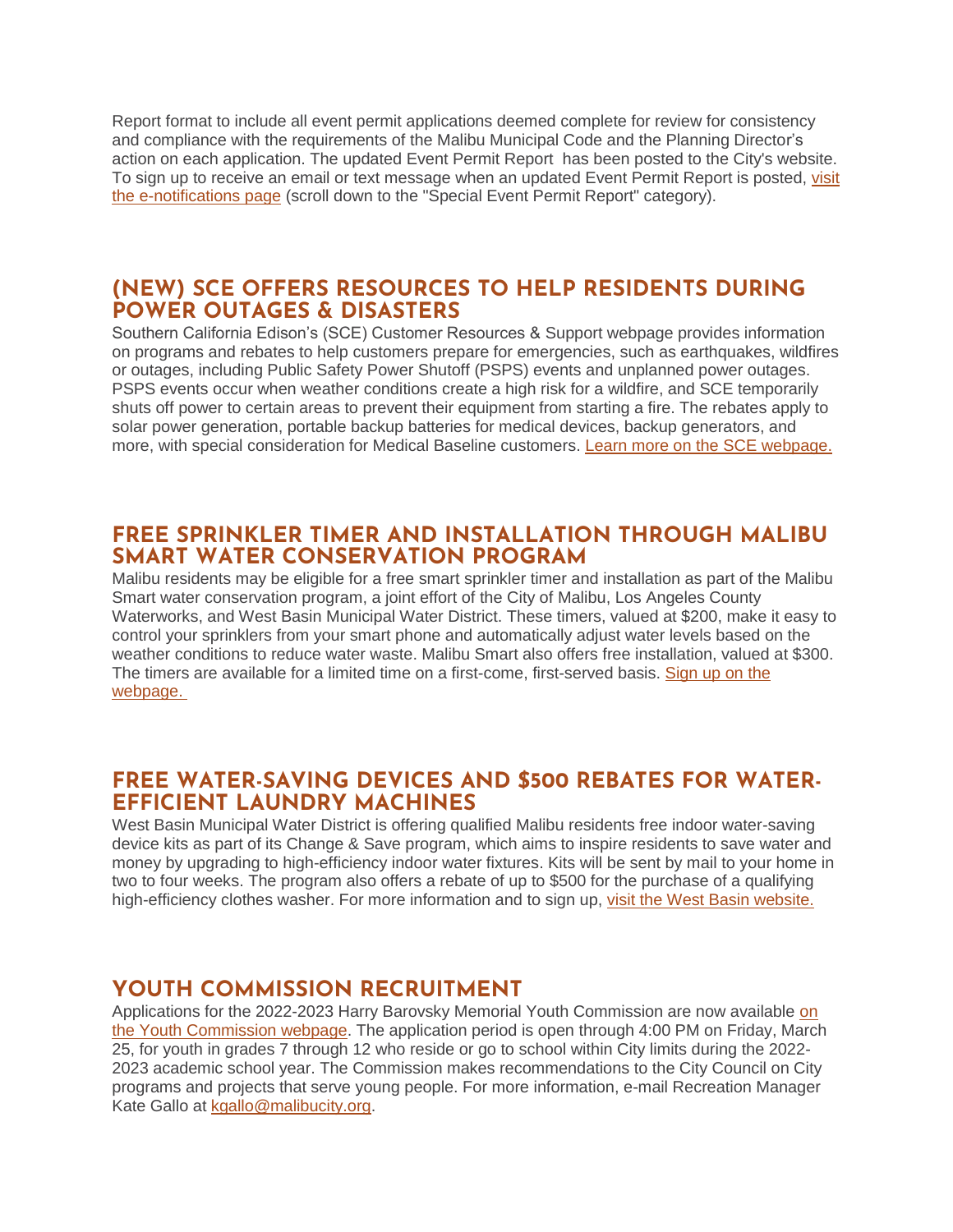## **(NEW) POETRY WORKSHOP MARCH 19**

Join Malibu Poet Laureate Ann Buxie on Saturday, March 19, 11:00 AM for the City's next poetry workshop, Caffeinated Verse. Pam Uschuk will be the featured reader, followed by an open mic format. For more information or to RSVP for this free virtual workshop, [visit the Poetry web page](https://www.malibucity.org/poetry) or call 310-456-2489, ext. 350.

## **(NEW) WATCH MALIBU'S WILDLIFE UP CLOSE ON THE CHARMLEE WILDERNESS PARK WILDLIFE VIDEO CAMERAS**

Community members can see the amazing array of wild animals living in the City's Charmlee Wilderness Park that are captured on the wildlife video cameras recently installed by the Community Services Department. [Watch a compilation.](https://youtu.be/W5-efClRgxA) The cameras are meant to offer education and inspiration about the wildlife living in the park that are part of Malibu's natural beauty. Sightings have included bobcats, quail, fox, coyotes, deer, rabbits, skunks, night hawks, and various birds. New pictures and videos will be posted periodically [on the Charmlee Park webpage](https://www.malibucity.org/561/Charmlee-Wilderness-Park) and the Community [Services Department's social media accounts.](https://www.malibucity.org/1087/Social-Media)

## **(NEW) REGISTRATION OPEN FOR GIRLS SPORTS CLINICS**

Registration is now open for City's excellent #PlayLikeAGirlMalibu Girls Sports Clinics, offered again this spring for female athletes in grades 6-8. The free clinics will be held in March, April and May at Malibu Bluffs Park (24250 Pacific Coast Highway). March 20, 10:00 AM – 12:00 PM, Lacrosse. April 24, 10:00 AM – 12:00 PM, Volleyball. May 22, 9:00 AM – 11:00 AM, Skateboarding. [Registration is](https://www.malibucity.org/register)  [required in advance.](https://www.malibucity.org/register) 

# **(NEW) SPRING BREAK DAY CAMPS**

Registration is open for the City's fun, active Spring Day Camps, offered April 4 through April 14 during the Santa Monica-Malibu Unified School District (SM-MUSD) spring break. Choose from a range of Sports Camps, including skateboarding, soccer, surfing, and tennis, and Enrichment Day Camps, including art adventures and rocket science. The Day Camps will be presented in a fun, educational and inviting environment that deliver each program's core skills. [To register, visit the](https://www.malibucity.org/register)  [webpage.](https://www.malibucity.org/register) For more information, [visit the Day Camps webpage.](https://www.malibucity.org/daycamps)

## **(NEW) VIDEO: SPECIAL JOINT PUBLIC WORKS / PUBLIC SAFETY COMMISSION MEETING ON WESTWARD BEACH**

Video is available of the Public Works and Public Safety Commissions joint special virtual meeting on February 23 to discuss potential safety projects as well as the re-design of the proposed Westward Beach Improvements Project. [The video and the staff report are available on the](https://malibucity.primegov.com/Portal/Meeting?compiledMeetingDocumentFileId=2413)  [website.](https://malibucity.primegov.com/Portal/Meeting?compiledMeetingDocumentFileId=2413) During a special joint meeting on January 20, the Commissions voted to recommend to the City Council to suspend the project. Community concerns were raised about the project related to the ongoing beach erosion that led to the recent collapse of the connector road leading from